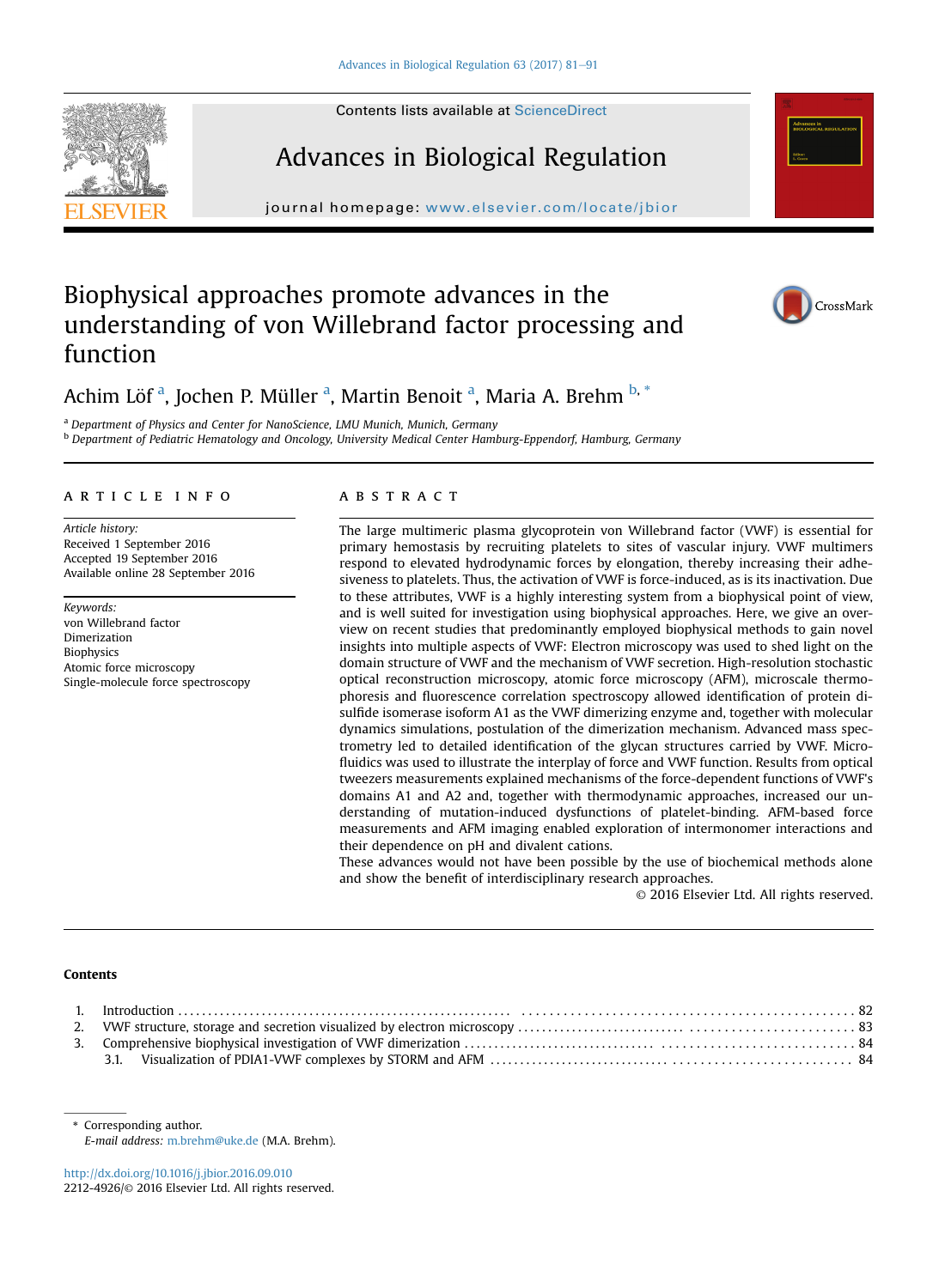|                 | 3.2. |  |
|-----------------|------|--|
|                 | 3.3. |  |
| 4.              |      |  |
| 5.              |      |  |
| 6.              |      |  |
| 7.              |      |  |
| 8.              |      |  |
|                 | 8.1. |  |
|                 | 8.2. |  |
| 9.              |      |  |
| 10 <sup>1</sup> |      |  |
|                 |      |  |
|                 |      |  |
|                 |      |  |
|                 |      |  |

#### 1. Introduction

The best-described function of the multimeric glycoprotein von Willebrand factor (VWF) is its role in primary hemostasis. At sites of vascular injury, where conditions of elevated hydrodynamic forces are present, VWF recruits platelets to the damaged endothelium. Efficient binding of VWF to platelets correlates with the transition of VWF molecules from a rather globular to an elongated "string"-like conformation [\(Ruggeri et al., 2006; Schneider et al., 2007\)](#page-10-0). The string-like structure of VWF results from its linear multimeric nature. VWF multimers are formed exclusively in endothelial cells (ECs) and megakaryocytes – the precursor cells of platelets. First, in the endoplasmic reticulum (ER), two single VWF molecules ( $=$ monomers; subdomains are schematically shown in [Fig. 1](#page-2-0)A) are connected to dimers via C-terminal disulfide bonds [\(Fig. 1B](#page-2-0)). Only dimers proceed into the Golgi apparatus where they are N-terminally linked by interdimer disulfide bonds between the D'D3 domains [\(Wagner, 1990\)](#page-10-0), resulting in multimers that consist of two to more than 40 dimeric subunits. Using a multilateral approach involving quantitative gel analysis, fluorescence correlation spectroscopy, and total internal reflection fluorescence microscopy it was recently shown that VWF multimer size follows an exponential size distribution ([Lippok et al.,](#page-9-0) [2013](#page-9-0)). The multimers become compacted and are stored in storage organelles called Weibel-Palade bodies (WPB's) in ECs [\(Wagner et al., 1982](#page-10-0)) and a-granules in platelets ([Jeanneau et al., 1984; Zucker et al., 1979](#page-9-0)). VWF can be secreted from these organelles upon extracellular stimuli [\(Fernandez et al., 1982; Loesberg et al., 1983; Miyata and Ruggeri, 1999; Sporn et al.,](#page-9-0) [1989\)](#page-9-0), and, while still attached to the cell, can elongate in the bloodstream [\(Ruggeri et al., 2006; Schneider et al., 2007](#page-10-0)). The transition from a compact into a stretched conformation leads to the activation of VWF's A1 domain to bind platelets. Remarkably, also the down-regulation of VWF's hemostatic activity - achieved by the cleavage of long VWF multimers into shorter, hemostatically less active ones - is force-induced, as the specific cleavage site is buried within VWF's A2 domain and exposed by unfolding of this domain [\(Zhang et al., 2009\)](#page-10-0). Constitutively secreted, soluble VWF travels the circulation in a rather globular conformation. In addition to the abovementioned roles of VWF, this soluble VWF also fulfills a forceindependent function as a transporter of coagulation factor VIII, which is thereby protected from degradation ([Bennett](#page-9-0) [et al., 1972](#page-9-0)).

The importance of VWF for primary hemostasis is illustrated by von Willebrand Disease (VWD), the most common hereditary bleeding disorder, which arises from a variety of mutations in the VWF gene (reviewed in [Sadler, 1998](#page-10-0)). Three types of VWD have been defined: While type 1 is characterized by low levels of functional VWF, patients with type 3 have virtually no VWF in their plasma and platelets. In VWD type 2, VWF exhibits structural and functional defects [\(Sadler et al., 2006](#page-10-0)). Type 2 is further divided into subtypes 2A, 2B, 2M and 2N. VWD 2A is associated with a significant reduction of VWF high molecular weight multimers (HMWM) resulting in deficits in platelet-dependent function of VWF. 2M shows a similar phenotype, although HMWM are present at almost normal levels. 2B exhibits lack of HMWM due to enhanced VWF proteolysis and increased platelet binding, which often leads to strongly reduced platelets counts (thrombocytopenia). In subtype 2N, mutations diminish factor VIII binding, leading to a phenotype similar to hemophilia A [\(Schneppenheim and Budde, 2011\)](#page-10-0).

Further studies have revealed that VWF is also involved in arterial [\(Spiel et al., 2008\)](#page-10-0) and venous thrombosis ([Takahashi](#page-10-0) [et al., 2009\)](#page-10-0) as well as stroke ([Kleinschnitz et al., 2009; Nieswandt and Stoll, 2010; Zhao et al., 2009](#page-9-0)). VWF has been described as a negative regulator of angiogenesis [\(Starke et al., 2011\)](#page-10-0), and is able to stimulate smooth muscle cell proliferation ([Bosmans](#page-9-0) [et al., 1997; Qin et al., 2003](#page-9-0)). Moreover, VWF contributes to platelet and tumor cell apoptosis ([Baud'huin et al., 2009](#page-8-0)) as well as to inflammatory processes [\(Bernardo et al., 2005; Denis et al., 2001; Petri et al., 2010\)](#page-9-0), and it influences physiological bone remodeling via its interaction with osteoprotegerin ([Shahbazi et al., 2007\)](#page-10-0).

Key to VWF's functional diversity are its highly complex multi-domain structure and its extraordinary responsiveness to external forces, which in the vasculature result from the interplay of VWF's length with hydrodynamic flow ([Springer, 2014](#page-10-0)). Both VWF's size (multimers can reach more than 20,000 kDa) and the importance of force-induced conformational changes for its function make this protein a highly interesting system from a biophysical point of view and an ideal research object for biophysical techniques. Recently, a variety of biophysical methods have been employed to investigate diverse aspects of VWF.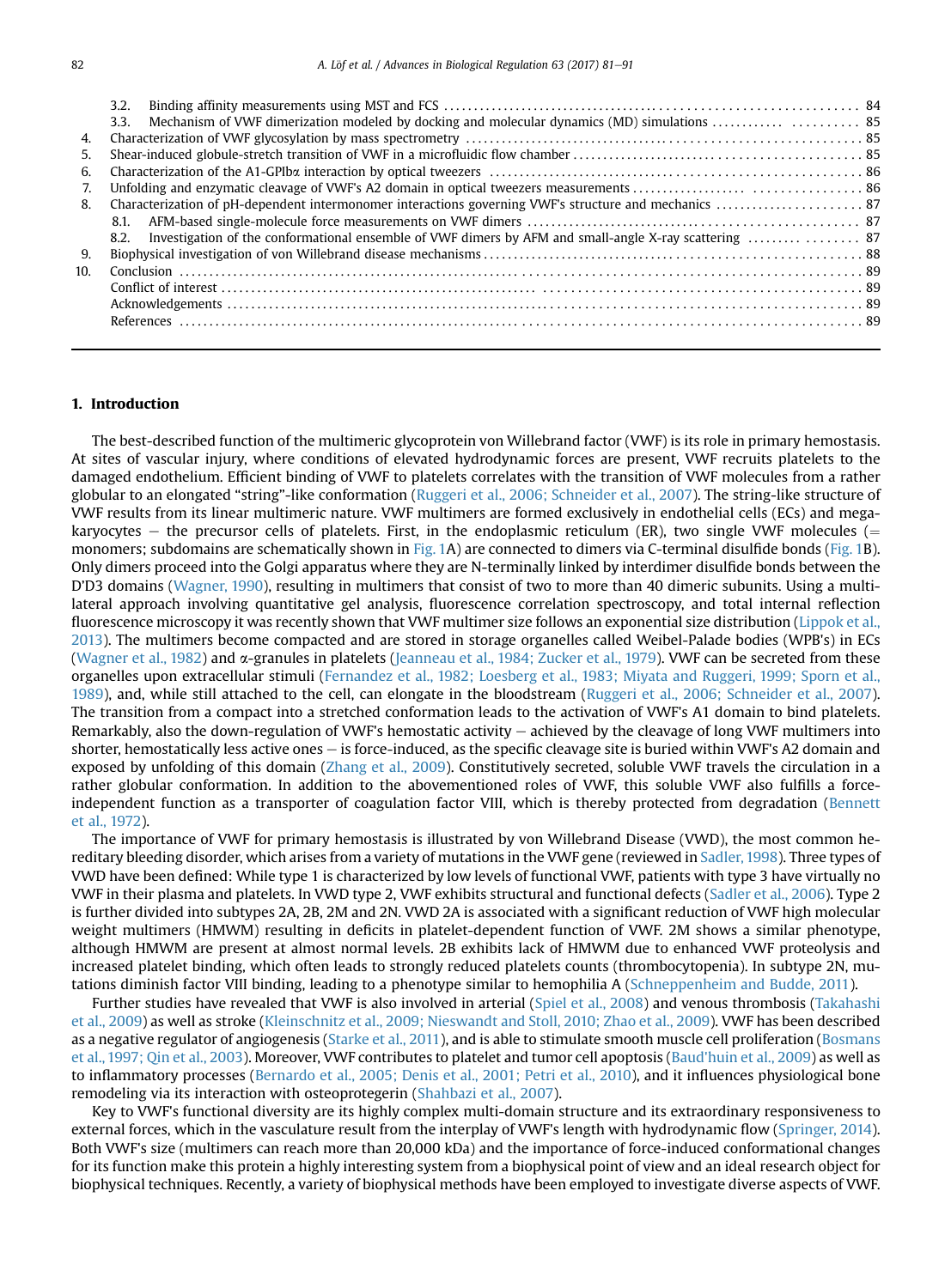<span id="page-2-0"></span>

Fig. 1. VWF domain structure. (A) Schematic representation of VWF's domain structure, (B) dimerizing disulfide bonds between the CK domains of two VWF monomers and (C) dimeric bouquet formation.

These methods involve hydrodynamic and thermodynamic approaches, single-molecule manipulation and imaging techniques, optical microscopy, mass spectrometry, and computational modeling and simulation.

In this article, we give an overview on recent studies that predominantly used biophysical methods to gain novel insights into VWF structure, processing, packaging, storage, secretion, dynamics, function and dysfunction.

#### 2. VWF structure, storage and secretion visualized by electron microscopy

All functions of a protein are defined by its tertiary structure, which allows interaction with other biomolecules for e.g. transport and regulation, and to fulfill its catalytic and non-catalytic functions. Thus, knowledge of a protein's tertiary structure is of paramount importance to understand all its functions. The primary structure can, to a certain degree, be used to predict the tertiary structure. Experimental approaches must then be used to confirm the prediction. Fundamental work by several groups on the determination of the sequence, disulfide connectivity and domain structure of VWF resulted in the following domain designation that was predominantly used in the literature: D1-D2-D'D3-A1-A2-A3-D4-B1-B2-B3-C1-C2- CTCK ([Bonthron et al., 1986; Mancuso et al., 1989; Marti et al., 1987; Meitinger et al., 1993; Sadler et al., 1985; Shelton-](#page-9-0)[Inloes et al., 1986; Titani et al., 1986; Verweij et al., 1986\)](#page-9-0). The group of T.A. Springer recently re-annotated the domain boundaries of VWF by combining annotations on VWF in databases, knowledge on disulfide linkage and structural information of homologous domains with further sequence analysis [\(Zhou et al., 2012\)](#page-10-0). The assigned domain modules were related to structure using transmission electron microscopy (TEM). This technique takes advantage of the short wavelength of the used electrons, which increases the obtained resolution by more than a factor of 100 compared to conventional light microscopy [\(Bozzola and Russell, 1999](#page-9-0)). Zhou et al. used different truncated, dimeric and monomeric, VWF constructs to dissect VWF's structure at a subdomain level [\(Zhou et al., 2011, 2012](#page-10-0)). This approach allowed them to suggest the following domain structure: D1-D2-D'D3-A1-A2-A3-D4-C1-C2-C3-C4-C5-C6-CK [\(Zhou et al., 2012\)](#page-10-0) (Fig. 1A). While the D1-D2 domains represent the VWF propeptide (741 amino acids, VWFpp, Fig. 1A) that is cleaved off by furin, the mature VWF contains the domains D'D3 through CK (2050 amino acids, Fig. 1A). The EM studies further revealed that the D regions are assemblies, composed of smaller modules or lobes: The D1, D2, and D3 domains each are divided into VWD, C8, TIL, and E modules. D4 does not contain an E segment but instead the module D4N, which is not present in the other D assemblies. D' only consists of subdomains TIL' and E' [\(Zhou et al., 2012](#page-10-0)) (Fig. 1A).

EM studies were also employed to show that at the acidic pH values within the Golgi apparatus and WPB's, VWF dimers adopt a rather compact conformation, with the C-terminal portions of the two constituent monomers forming a "stem" (Fig. 1C) ([Zhou et al., 2012](#page-10-0)). These stems are thought to be important for orderly linear multimerization and tubule formation for multimer storage in WPB's. In studies by the groups of J.E. Sadler and D.F. Cutler, EM was employed to shed light on the mechanism of tubule assembly. They showed that just the D1D2-propeptide and D'D3 dimers are sufficient for tubule formation ([Huang et al., 2008; Michaux et al., 2006\)](#page-9-0). The core of the tubule is built by a right-handed helix containing approximately four repeating units per turn. Each of these units consists of the propeptides positioned between two D'D3 domains of one dimer ([Huang et al., 2008](#page-9-0)) (schematically shown in context of full-length VWF in Fig. 1C). The low pH and the high  $Ca^{2+}$  concentration [\(Michaux et al., 2006; Vischer and Wagner, 1994](#page-9-0)) in the Golgi increases the affinity of binding between D1D2 and D'D3, facilitating intersubunit disulfide bond formation for multimerization by bringing the two D3 domains in close proximity. The growing multimers then organize into helical tubules, with the stems directed outwards comprising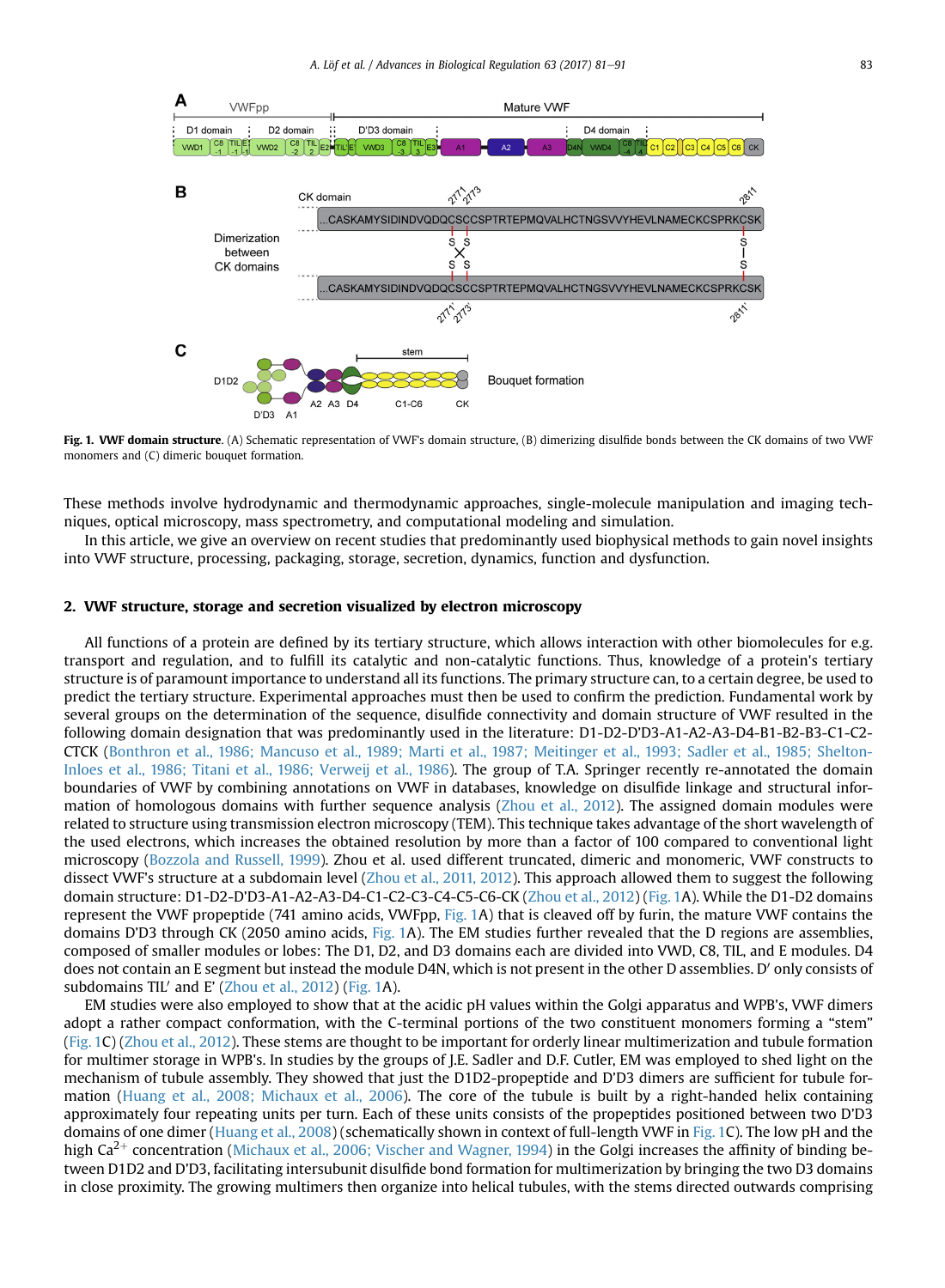the matrix that later surrounds the denser tubules within WPB's ([Huang et al., 2008\)](#page-9-0). J. Eikenboom's group performed stateof-the-art correlative light and electron microscopy as well as electron tomography to investigate the biogenesis of WPB's and VWF secretion. These data provided intriguing information on how immature WPB's recruit more VWF and how mature WPB's can fuse to secretory pods before the release of VWF ([Valentijn et al., 2011, 2008, 2010](#page-10-0)).

Overall, the EM studies led to a more detailed understanding of VWF's domain architecture, and helped to gain further insights into the mechanisms of VWF's multimerization and storage, as well as its secretion.

#### 3. Comprehensive biophysical investigation of VWF dimerization

The first step of multimerization is the dimerization of VWF. It has been known for about 20 years that VWF is dimerized by the formation of disulfide bonds between cysteine residues in the C-terminal cystine-knot (CK) domain. The participating cysteines have been identified to be Cys2771, Cys2773 and Cys2811 ([Fig. 1](#page-2-0)B) [\(Katsumi et al., 2000; Zhou and Springer, 2014](#page-9-0)) and cysteine mutations at positions 2771 [\(Enayat et al., 2001](#page-9-0)) and 2773 [\(Schneppenheim et al., 1996](#page-10-0)) were shown to be associated with dimerization defects in VWD type 2A. However, until recently the enzyme that catalyzes the reaction had not yet been identified.

Since dimerization occurs within the ER at neutral pH, it requires an ER-localized member of the thiol-disulfide oxidoreductase family. The protein disulfide isomerase PDI is able to catalyze oxidation, reduction and isomerization of disulfide bonds. To prove ER-localization of VWF in immunofluorescence studies, it has previously been described that VWF colocalizes with PDI isoform A1 (PDIA1) in the ER ([Michaux et al., 2003](#page-9-0)). We thus suggested that this colocalization might have a physiological function, namely catalysis of VWF dimerization by PDIA1. Since attempts to prove this hypothesis by using standard biochemical approaches failed, we employed several high-resolution biophysical methods ([Lippok et al., 2016](#page-9-0)) to unravel this secret.

#### 3.1. Visualization of PDIA1-VWF complexes by STORM and AFM

If PDIA1 was the enzyme in question, the dimerization reaction would require PDIA1 to interact with two VWF monomers in the ER. We used stochastic optical reconstruction microscopy (STORM) to visualize colocalization of VWF dimers and PDIA1. This method provides a much higher resolution than standard fluorescence microscopy as it overcomes the diffraction limit. In contrast to standard fluorescence microscopy, which uses constantly emitting fluorophores, STORM is based on highaccuracy localization of photo-switchable fluorophores. In each imaging cycle, only a fraction of fluorophores are turned on. The fluorophore positions are subsequently calculated from a series of imaging cycles allowing reconstruction of the overall image. Thereby an imaging resolution of less than 20 nm can be achieved [\(Rust et al., 2006](#page-10-0)).

Employing this method, we indeed found VWF clusters with the appropriate size for a dimer (~200 nm) ([Zhou et al., 2011](#page-10-0)) exhibiting a single PDIA1 molecule bound in a central position ([Lippok et al., 2016\)](#page-9-0). This finding indicated that PDIA1 is involved in disulfide bond formation within VWF but did not allow for distinguishing between the formation of intramolecular bonds, which would support protein folding, and intermolecular bonds between CK domains, which would mediate the formation of dimers.

To determine if PDIA1 binds to the CK domain of VWF, we employed atomic force microscopy (AFM) in tapping mode to image VWF dimers co-adsorbed with PDIA1 onto a functionalized mica surface. AFM is a variant of scanning probe microscopy (SPM), and data are collected by scanning a sample surface with a mechanical probe (cantilever) that acts as a soft spring and possesses a sharp tip with a radius in the order of a few nanometers [\(Bhushan, 2010](#page-9-0)). Forces acting on the cantilever due to interactions between the sample surface and the tip can be detected as a deflection of the cantilever. In tapping mode ([Fig. 3](#page-8-0)A), the cantilever is driven to oscillate at a constant frequency so that the tip only intermittently touches the sample surface during each oscillation cycle ([Martin et al., 1987](#page-9-0)). Thus, lateral forces exerted on the sample during scanning are greatly reduced, making this imaging mode suitable also for soft and delicate biological samples such as proteins. The oscillation amplitude is monitored and kept constant by a feedback loop adjusting the z-position of the sample.

This information is converted into an image of the topography of the sample surface at a very high resolution. Here, the height of the sample is usually displayed as a pseudo-color plot (an exemplary image is shown in [Fig. 3B](#page-8-0)). Using AFM, we imaged individual VWF dimers in the presence and absence of PDIA1 and were able to demonstrate that single PDIA1 molecules can form a complex with the CK domains of VWF dimers [\(Lippok et al., 2016](#page-9-0)).

#### 3.2. Binding affinity measurements using MST and FCS

To prove specific and direct interaction between VWF CK domains and PDIA1 in vitro, we used microscale thermophoresis (MST) and fluorescence correlation spectroscopy (FCS).

MST is the directed movement of molecules along a temperature gradient. Measurements are usually performed using a fluorescence microscope and a fluorescently labeled protein of interest. A heat gradient is induced by an infrared laser and movement of the protein out of the heat is detected by the decrease of the fluorescence signal. This method can be used to determine binding affinities between two proteins because the thermophoretic properties of a protein depend on its size, charge, conformation and solvation entropy, which change in case a binding partner is attached [\(de Groot and Mazur, 1984;](#page-9-0) [Duhr and Braun, 2006; Lippok et al., 2012; Wienken et al., 2010\)](#page-9-0).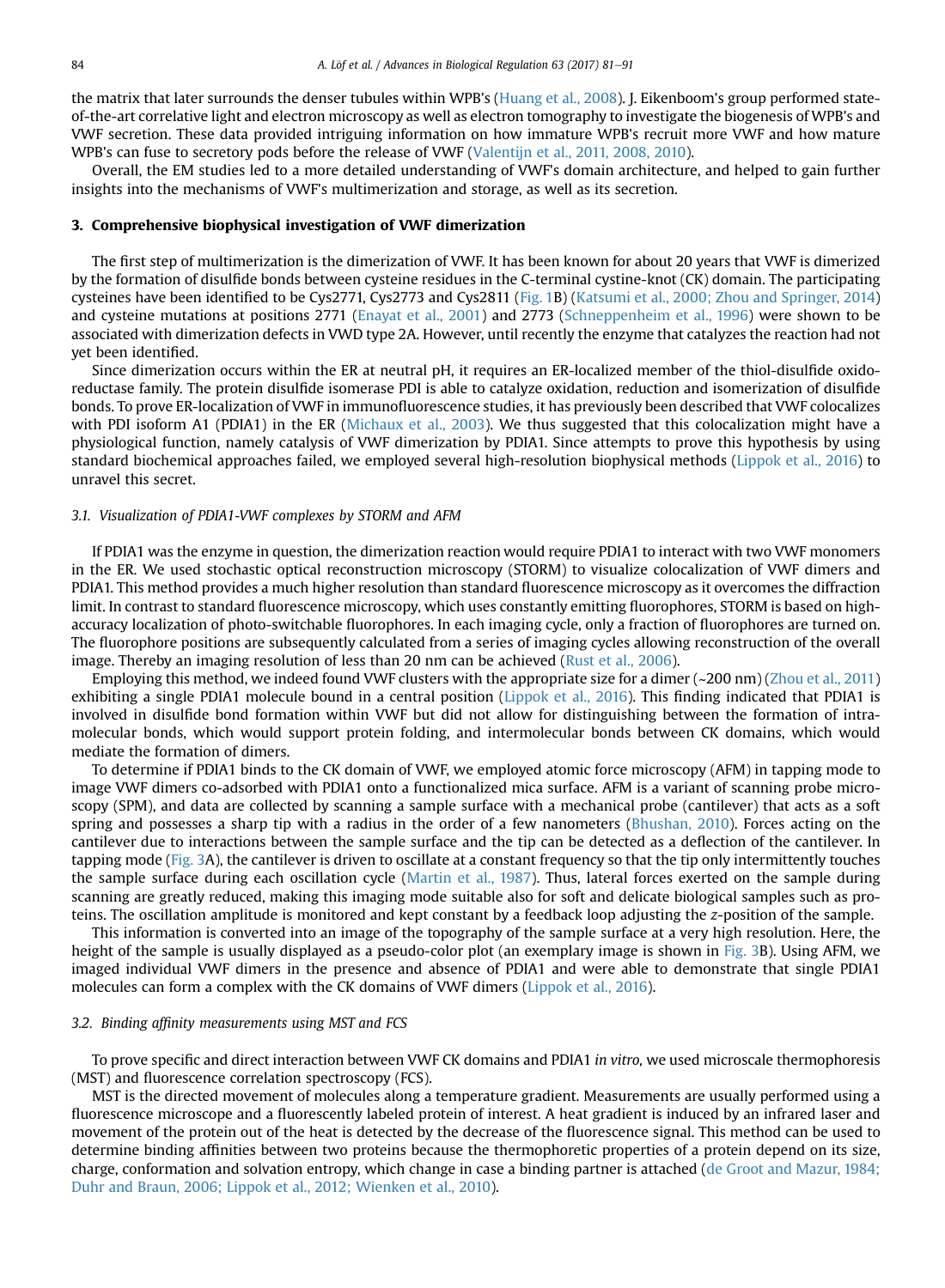FCS measures the dynamics of fluorescently labeled molecules diffusing in and out of a confocal volume due to Brownian motion. Here, the time-dependent fluctuations of the fluorescence intensity are analyzed [\(Elson and Magde, 1974; Magde](#page-9-0) [et al., 1972, 1974; Petrov and Schwille, 2008; Rigler et al., 1993\)](#page-9-0), which again differ between the bound and the unbound state of a protein and its binding partner.

We measured binding of purified recombinant wildtype VWF and fluorescently labeled PDIA1 and determined the dissociation constants by MST and FCS to be  $K_D = 236 \pm 66$  nM and  $K_D = 282 \pm 123$  nM, respectively. These data proved a direct and specific interaction of intermediate strength. Our finding that binding of PDI to the isolated CK domain of VWF exhibited a similar dissociation constant (K<sub>D</sub> of 258  $\pm$  104 nM) showed that PDIA1 directly and exclusively binds to the CK domain of VWF and not to any other domain. Since dimerization is facilitated by disulfide bond formation between cysteines in the CK domain, these data indicated that PDIA1 is involved in VWF dimerization ([Lippok et al., 2016\)](#page-9-0).

#### 3.3. Mechanism of VWF dimerization modeled by docking and molecular dynamics (MD) simulations

Computational approaches can be used for theoretical studies of biological molecules. Protein docking simulations can model protein-protein interactions at an atomic level and molecular dynamics (MD) simulations calculate the timedependent behavior of a molecular system.

Combined with the above-described data and colocalization studies of von Willebrand Disease-associated VWF mutants, these methods allowed us to propose the following mechanism of VWF dimerization:

An initial electrostatic association between PDIA1 and VWF occurs N-terminally of amino acid residue 2772. Subsequently, an oxidized PDIA1 molecule forms a disulfide bond between its catalytic residue Cys36 and either Cys2771 or Cys2773 in the VWF monomer. After catalyzing the formation of the first disulfide bond (either Cys2771-2773' or Cys2771'-2773, no preference could be predicted), PDIA1 is released in its reduced form. The second bond (either Cys2771-2773' or Cys2771'-2773, depending on which one was formed first) is then formed by a new oxidized PDIA1 molecule. The presence of these two disulfide bridges leads to stabilization of the CK dimer and the CK C-termini can now assemble into a b-sheet conformation, which brings Cys2811 and Cys2811' in close proximity and enables formation of the third bond Cys2811-2811'. The simulation data suggest that the latter bond could also be formed by a spontaneous process or through catalysis by a different enzyme or a small molecule like glutathione. We hypothesized that disulfide bond Cys2811-2811' forms as a protective cover that shields the cysteine residues Cys2771 and Cys2773 from reduction by PDIA1, thereby ensuring VWF dimerization to be permanent ([Lippok et al., 2016\)](#page-9-0).

#### 4. Characterization of VWF glycosylation by mass spectrometry

After leaving the ER, VWF dimers are multimerized in the Golgi apparatus. During their passage through this cellular compartment VWF becomes heavily glycosylated. To determine the detailed composition of the attached glycan structures, different groups employed advanced mass spectrometry (MS). A mass spectrometer determines the mass of a molecule by measuring the mass-to-charge ratio of its ions. To perform MS measurements, the molecule of interest is first ionized and the generated ions are electrostatically or magnetically directed into a mass analyzer where they are separated according to their mass-to-charge ratio and detected. The result is a spectrum derived from molecular ionization, ion separation, and ion detection that provides information on molecular mass and structure ([Dass, 2001](#page-9-0)). Extending the work of previous studies ([Matsui et al., 1992; Samor et al., 1982, 1989](#page-9-0)), Canis et al. and Solecka et al. determined the complete VWF N-glycan and Oglycan population using MALDI-TOF-MS (Matrix Assisted Laser Desorption/Ionization - Time of Flight - Mass Spectrometry) and tandem MS analysis [\(Canis et al., 2010, 2012; Solecka et al., 2016\)](#page-9-0). Glycomics analyses identified about 100 distinct Nglycan compositions exhibiting a variety of structural features, including lactosaminic extensions, ABH blood group antigens and sulfated antennae, as well as bisecting and terminal GlcNAc residues resulting in about 300 different N-glycan structures ([Canis et al., 2012](#page-9-0)). Analysis of the O-glycome revealed eighteen O-glycan structures including both core 1 and core 2 structures, unusual tetrasialylated core 1 O-glycans and ABH antigen-containing core 2 O-glycans ([Canis et al., 2010](#page-9-0)). Glycan structures present blood group determinants on VWF and influence VWF clearance and proteolysis. Thus, knowledge of the detailed glycosylation pattern of VWF lays ground for further studies to elucidate the association between the ABO blood group and VWF plasma concentration and the detailed mechanism of VWF clearance as well as control of plasma VWF multimer size.

#### 5. Shear-induced globule-stretch transition of VWF in a microfluidic flow chamber

After complete posttranslational modification and storage, VWF multimers are secreted from the synthesizing cell when their function in primary hemostasis is required. Fundamental work by Z.M. Ruggeri's group has shown that, remarkably, platelet aggregation can be induced by VWF without prior signaling-induced activation of platelets when shear rates exceed a critical threshold [\(Ruggeri et al., 2006](#page-10-0)). This phenomenon requires VWF bound to the surface as well as soluble VWF. The exact molecular mechanisms that underlie this force-induced activation of platelet binding to VWF have not yet been fully elucidated. However, it is established that binding of platelets to VWF under high shear conditions depends on the interaction between VWF's A1 domain and the glycoprotein (GP) Iba subunit (GPIba) on the platelet surface ([Miyata and Ruggeri, 1999;](#page-9-0) [Reininger et al., 2006; Ruggeri et al., 2006](#page-9-0)).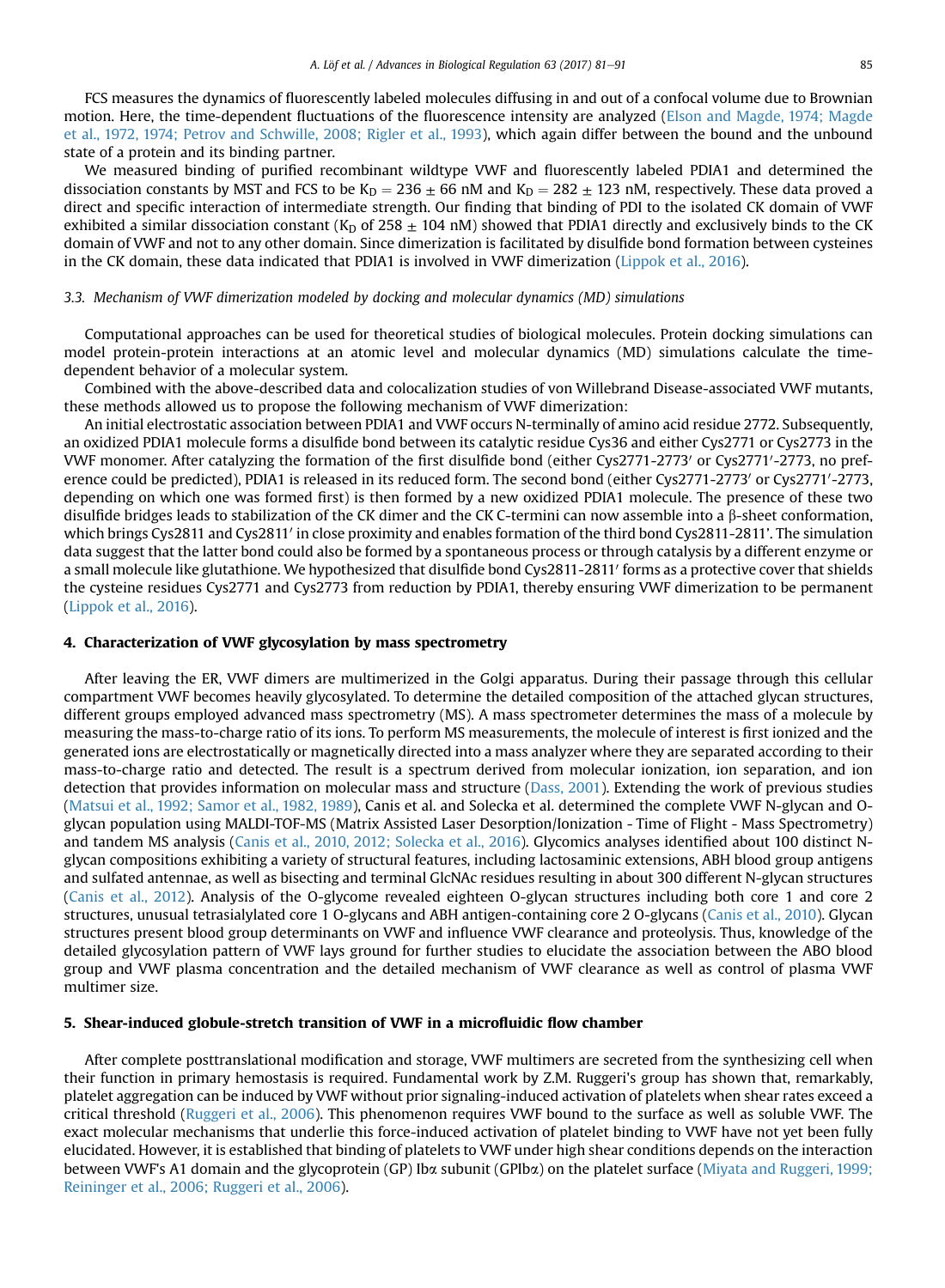A critical contribution to comprehend the interplay of force and VWF's function was made by Schneider et al., who studied the impact of shear flow on the conformation and adhesive properties of single VWF fibers [\(Schneider et al., 2007](#page-10-0)). Schneider et al. utilized a microchannel structure on top of a thin transparent piezoelectric material as a miniaturized flow chamber with an integrated surface acoustic wave (SAW) pump [\(Guttenberg et al., 2004\)](#page-9-0). A SAW pump generates a directed surface wave by applying an alternating voltage pattern to appropriately patterned electrodes on the piezoelectric material, which periodically slightly deforms in response to the applied voltage. At drive frequencies in the MHz regime, these waves couple to liquid, causing acceleration of the latter, thus allowing for microfluidic experiments in small volume geometries. By combining this microfluidic device with an inverted fluorescence microscope, it became possible not only to observe individual, fluorescently labeled, floating VWF multimers, but also their interaction with surface-bound substrates at high shear rates [\(Schneider et al., 2007\)](#page-10-0). Strikingly, binding of VWF to immobilized collagen was essentially only observed above a critical shear rate of approximately 5000/s. In addition, in experiments without adhesive surfaces, fluorescently labeled VWF multimers were observed to abruptly change their conformation from an overall globular into a stretched one, remarkably at the same critical shear rate of ~5000/s. This transition was reversible, since the protein immediately returned to its compact conformation when the shear rate was reduced. The abrupt shear-induced elongation behavior could be reproduced in simple simulations, which coarse-grained VWF monomers as spheres interacting with each other via a standard Lennard-Jones potential ([Schneider et al., 2007\)](#page-10-0). Overall, these observations suggested VWF fibers to be hydrodynamically activated biopolymers, being hemostatically active only under high shear rates by changing their adhesive properties upon force-induced conformational changes that render particular binding sites in VWF active.

While the cleavage of VWF's A2 domain had already been known to be shear-dependent ([Dent et al., 1990; Tsai, 1996](#page-9-0)), the findings by Schneider et al. strongly suggested the function of VWF's adhesive domains to be force-regulated as well.

As described below, other groups subsequently used optical tweezers measurements and atomic force microscopy to investigate the interplay between force and VWF's function at the single-molecule level.

#### 6. Characterization of the A1-GPIba interaction by optical tweezers

The shear-induced elongation of VWF activates binding of platelet GPIba to the A1 domain of VWF. Intriguing insights into the force dependence of this interaction at the single-molecule level have recently been gained by two optical tweezers (OT) studies by Kim et al. ([Kim et al., 2010, 2015](#page-9-0)). OT make use of the strong electric field gradients occurring in a highly focused laser beam to trap dielectric particles, such as polystyrene beads [\(Ashkin et al., 1986\)](#page-8-0). For single-molecule force measurements on biomolecules, the molecules of interest are usually coupled by specific interactions to the trapped bead with their one end and to a second bead that is held by a micropipette with their other end. By increasing the distance of the second bead from the trapped bead, force can be exerted on the molecule. This force can precisely be measured by monitoring the resulting small displacement of the trapped bead from the trap center.

In both studies Kim et al. utilized a sophisticated protein construct that combines VWF's A1 domain and GP1ba, connected by a flexible polypeptide linker between the C-terminus of A1 and the N-terminus of GP1ba, in a single molecule. This construct was attached to beads via DNA handles, subjected to force measurements, and binding and unbinding events of the receptor-ligand complex were monitored. Strikingly, two distinct states of the receptor-ligand bond were found, and switching between the two states was induced by force. While the first state was observed at low forces, the second state occurred at forces above ~10 pN and exhibited a markedly higher lifetime, corresponding to a lower off-rate ([Kim et al., 2010](#page-9-0)). Moreover, the application of force was shown to also strongly enhance bond association kinetics by inducing switching to a faster on-rate ([Kim et al., 2015\)](#page-9-0). This finding of a force-induced switching of the A1-GPIba bond to a second state with both faster on-rate and longer lifetime  $-$  at physiologically relevant forces  $-$  provides an explanation for shear-enhanced binding of platelets to VWF. Importantly, in elongated VWF multimers, force propagates through the A1 domain very similarly to A1 in the unbound state of the A1-GPIba construct used for above measurements. In this construct however, also GPIba is loaded with force in the unbound state, in contrast to the situation in vivo, where GPIba on the platelet surface is not expected to experience significant forces before binding [\(Kim et al., 2015\)](#page-9-0). Kim et al. consequently hypothesized that the existence of two bond states might originate from two distinct conformations of A1, although a second conformation has so far not been confirmed by crystal structures ([Kim et al., 2010, 2015](#page-9-0)).

#### 7. Unfolding and enzymatic cleavage of VWF's A2 domain in optical tweezers measurements

Not only VWF's activation, but also the down-regulation of VWF's hemostatic potential by cleavage of long multimers into shorter, hemostatically less active ones is a force-induced process. It relies on the specific metalloprotease ADAMTS13, which under high flow conditions can cleave the Tyr1605-Met1606 bond within VWF's A2 domain [\(Dent et al., 1990; Tsai, 1996](#page-9-0)). However, the detailed molecular mechanisms behind the force dependence of this cleavage in A2 have only recently been elucidated by force measurements using optical tweezers.

Zhang et al. employed this approach to investigate the force response of individual VWF A2 domains that were tethered to beads via DNA handles [\(Zhang et al., 2009\)](#page-10-0). Force-induced unfolding of A2 domains was observed at forces of  $\sim$ 7–14 pN, at loading rates ranging from 0.35 to 350 pN/s, and repeatedly proceeded via an intermediate state. Importantly, A2 domain unfolding was reversible, and fast refolding was observed when clamping A2 at low forces below  $\sim$ 2 pN. The lifetime of the unfolded state at zero force was deduced to be in the order of 2 s.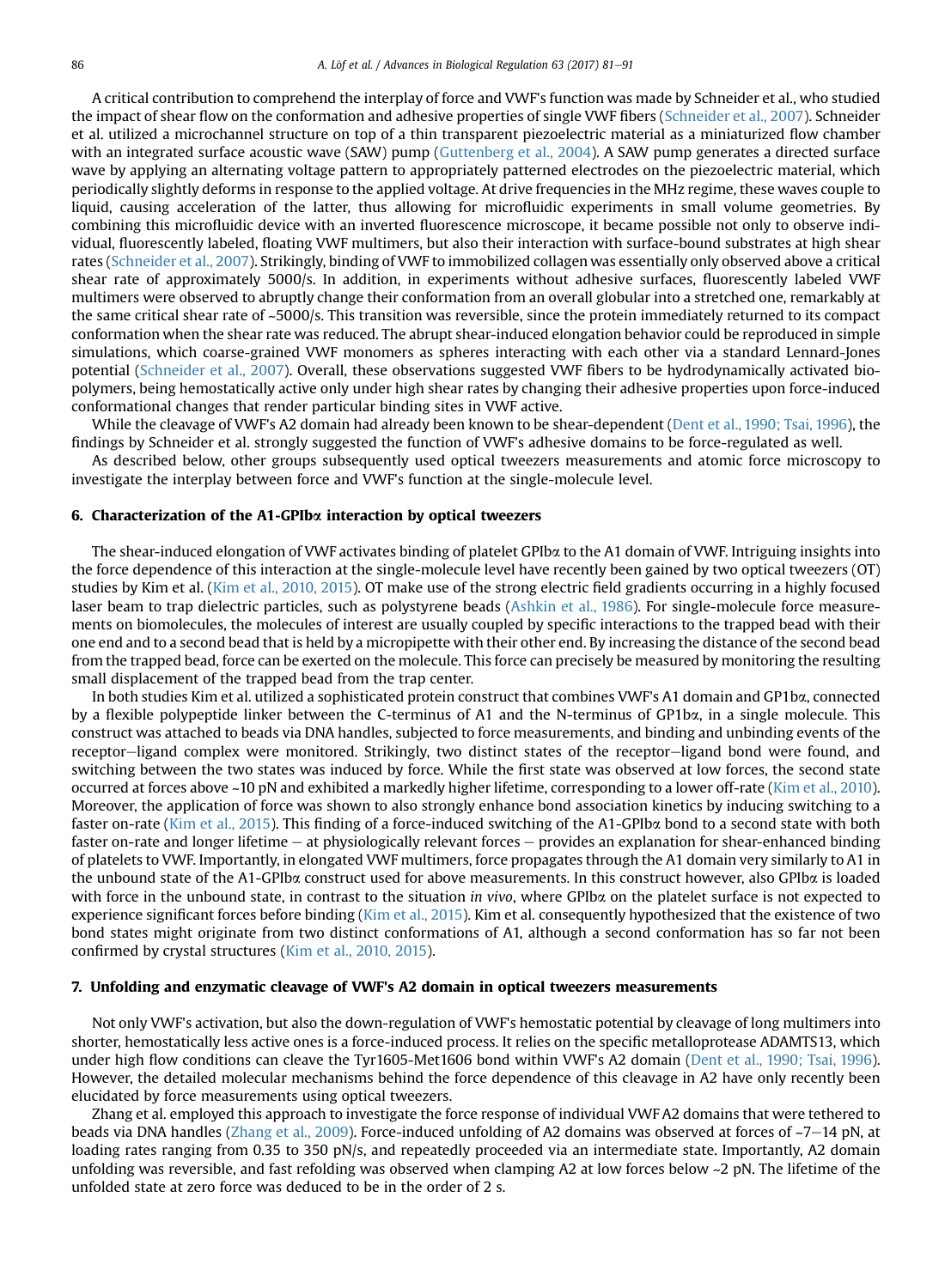Zhang et al. could further show that A2 unfolding is required for cleavage by ADAMTS13. Isolated A2 domains were unfolded in the presence of ADAMTS13 and subsequently clamped at a force of 5 pN to prevent fast refolding. Cleavage by ADAMTS13, detectable as a drop in force to zero, was indeed observed. For folded A2 domains at 5 pN, as well as for unfolded A2 domains in the absence of the enzyme, such force drops occurred only very scarcely. Based on the measured enzyme kinetics, the time scale for cleavage of an unfolded A2 domain at physiological concentrations of ADAMTS13 was estimated to be in the order of 200 s. The finding that this time scale is markedly longer than the lifetime of an unfolded A2 domain in the absence of force implies that over the short time periods relevant in hemostasis, VWF's hemostatic functions, i.e. binding to platelets and collagen, should win out over enzymatic cleavage of A2. Zhang et al. further provided estimations on the forces acting on a multimer in hydrodynamic flow. These estimations strongly suggest that the forces required for A2 unfolding will indeed be reached in the bloodstream, particularly under elevated elongational flow conditions, as for instance found at sites of vascular injury. As for longer multimers these forces are reached more readily than for shorter ones, the force-induced enzymatic cleavage of A2 domains presents a means to effectively control VWF's size distribution and to specifically cleave the longest, hemostatically most active VWF multimers.

Importantly, force-induced A2 unfolding was not only shown for isolated A2 domains, but also for A2 in the presence of neighboring domains ([Ying et al., 2010](#page-10-0)). Ying et al. employed OT to stretch a protein construct consisting of three repeats of the triplet A1-A2-A3 domains, and observed A2 unfolding at similar, albeit slightly higher, forces compared with the case of an isolated A2 domain. This finding indicates that A2 unfolding is not significantly affected by its neighboring domains A1 and A3.

#### 8. Characterization of pH-dependent intermonomer interactions governing VWF's structure and mechanics

#### 8.1. AFM-based single-molecule force measurements on VWF dimers

In order to elucidate the molecular mechanisms underlying the force response of VWF in context of the full-length protein, the group of M. Benoit recently performed AFM-based single-molecule force measurements on VWF dimers, the smallest repeating subunits within VWF multimers ([Müller et al., 2016b\)](#page-9-0). To this end, recombinantly expressed dimers possessing two different peptide tags at the two N-termini of the dimer were used ([Fig. 2A](#page-7-0)). The tags allowed for site-specific attachment of dimers to a functionalized glass surface and for specifically pulling these dimers in their native force-sensing direction via a functionalized AFM cantilever. Specific force-extension traces were identified by using the appearance of two A2 domain unfolding peaks as a positive fingerprint. Under near-physiological buffer conditions  $-$  at pH 7.4 and in the presence of divalent ions  $-$  two types of characteristic force $-$ extension traces were obtained at roughly the same ratios: Traces of type II ([Fig. 2](#page-7-0)C) only showed the two A2 unfolding signals, whereas traces of type I additionally exhibited a peak at comparably high forces above ~50 pN [\(Fig. 2](#page-7-0)B). This peak was shown to result from the dissociation of a strong intermonomer interaction that is mediated by VWF's D4 domain ([Fig. 2](#page-7-0)D) and crucially relies on divalent ions. As this strong intermonomer interaction, which is present in roughly half of the dimers, initially shields ~80 nm of the length of a dimer, it will significantly decrease the effective length of VWF multimers. Consequently, as the forces acting on a multimer in hydrodynamic flow strongly correlate with multimer length, the strong intermonomer interaction can be expected to considerably affect VWF's force-sensing ability.

Müller et al. further showed that the ratio of type I force–extension traces, i.e. the ratio of dimers exhibiting the strong intermonomer interaction, possesses a pronounced pH dependence ([Fig. 2E](#page-7-0)) [\(Müller et al., 2016a](#page-9-0)). This ratio was observed to be highest at pH 7.4, but to rapidly decrease upon lowering the pH, and type I traces were essentially never obtained at pH values below ~6.8. Also upon alkalization, the ratio of type I traces slightly decreased. These findings suggest highest mechanical resistance of VWF at physiological pH and a markedly reduced resistance even for minor pH changes. The authors therefore speculated that local pH deviations might represent a means to enhance VWF's hemostatic activity where needed, e.g. at sites of vascular injury.

#### 8.2. Investigation of the conformational ensemble of VWF dimers by AFM and small-angle X-ray scattering

Complementarily to abovementioned force measurements, Müller et al. also investigated the conformations of individual VWF dimers adsorbed onto a functionalized mica surface by AFM imaging ([Fig. 3](#page-8-0)A) [\(Müller et al., 2016b](#page-9-0)). In general, both compact and flexible conformations of dimers were observed, characterized by closed and (partially) open C-terminal stems, respectively ([Fig. 3](#page-8-0)B). To assess the impact of varying pH and ionic conditions, Müller, Löf et al. further determined the ratio of compact dimers  $-$  defined as dimers possessing fully closed stems  $-$  as a function of the pH, both in the presence and in the absence of divalent ions, i.e. under conditions that enable and obstruct the strong intermonomer interaction, respectively ([Fig. 3C](#page-8-0)) [\(Müller et al., 2016a\)](#page-9-0). In the latter case, compactness of dimers monotonically increased with decreasing pH ([Fig. 3](#page-8-0)C, red), in line with the abovementioned previous TEM study ([Zhou et al., 2011](#page-10-0)). In the presence of divalent ions, however, a second regime of compactness was observed above pH values of ~6.8, reaching its maximum at pH 7.4 ([Fig. 3C](#page-8-0), blue). Together, the data from force and imaging experiments showed that compactness of dimers above pH ~6.8 is promoted by the strong intermonomer interaction, whereas compactness under acidic conditions must be mediated by another intermonomer interaction that is mechanically weaker. The findings from AFM imaging were further corroborated by results from smallangle X-ray scattering (SAXS) experiments performed under varying solution conditions. SAXS is a bulk technique that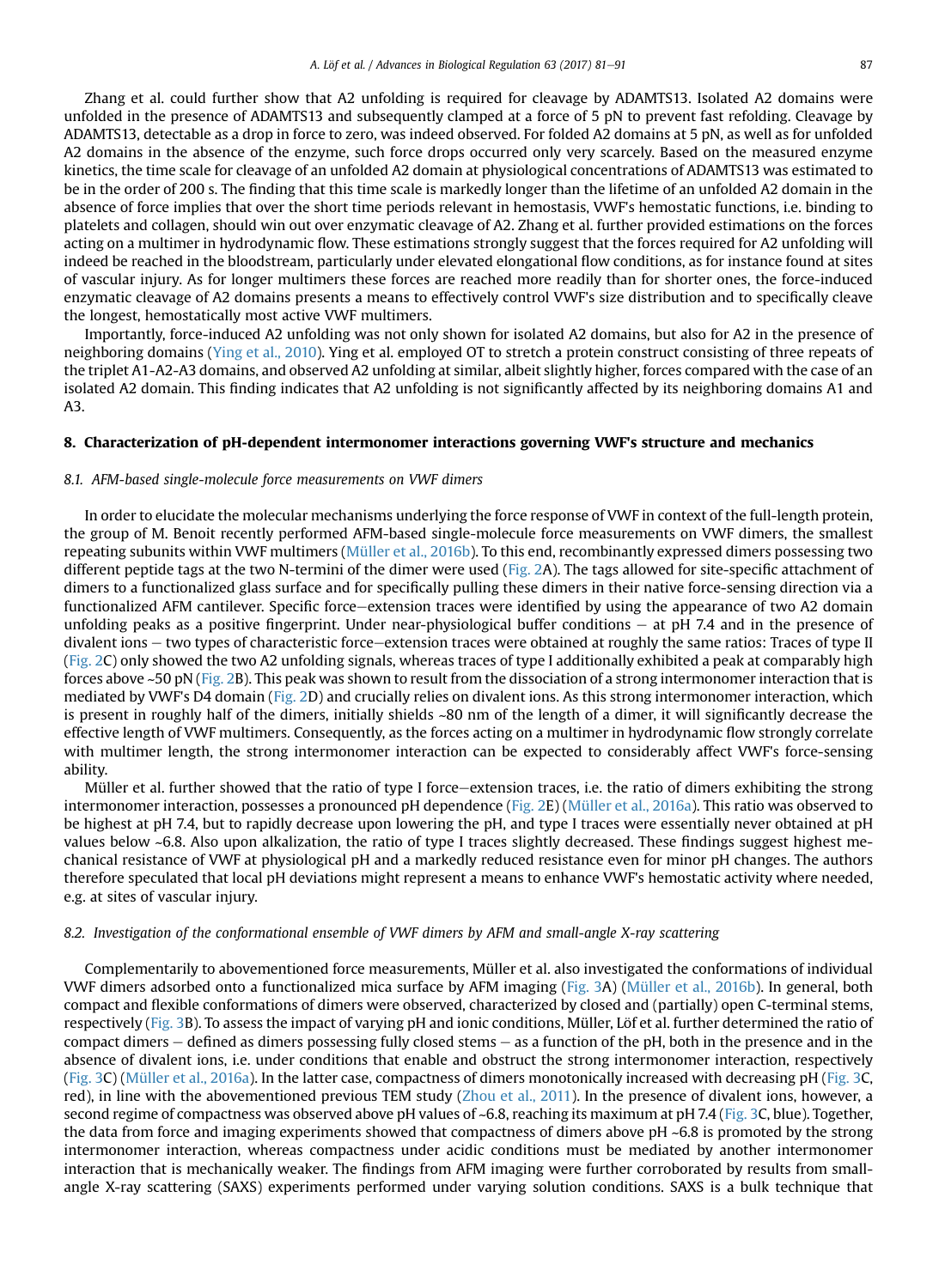<span id="page-7-0"></span>gives information about the conformational ensemble of, e.g., biomolecules in solution based on their X-ray scattering intensity profiles obtained under low scattering angles ([Lipfert and Doniach, 2007\)](#page-9-0).

In AFM images of dimers with a deletion of the D4 domain, only a negligible number of compact dimers were observed throughout the whole pH range ([Fig. 3](#page-8-0)C, brown), indicating that D4 is essential not only for the formation of the strong intermonomer interaction, but also for promoting compactness under acidic conditions. In other words, this suggests that the D4 domain mediates two intermonomer interactions that possess markedly different mechanical stabilities and exhibit opposite pH dependencies. While the strong intermonomer interaction can be expected to markedly tune VWF's forcesensing ability ([Müller et al., 2016a, 2016b\)](#page-9-0), the weak interaction under acidic conditions can be assumed to be important for orderly multimerization and storage of VWF ([Zhou et al., 2011](#page-10-0)).

#### 9. Biophysical investigation of von Willebrand disease mechanisms

The above-described studies focused primarily on elucidating basic scientific questions with respect to VWF's structure and force responsiveness, but biophysical approaches are also more and more used to elucidate the mechanisms underlying different VWD subtypes.

For example, a focus of M. Auton's group is to elucidate the mechanisms of VWD 2B and 2M phenotypes. They have surveyed the effects of 16 VWD-associated mutations on the structure and rheology of the VWF A1 domain adhesiveness to GPIba. These mutations cause a dynamic phenotypical range in the severity of bleeding. The bleeding tendencies can be induced by reduced binding of VWF to platelets (loss-of-function mutations) or thrombocytopenia induced by enhanced platelet binding to VWF harboring gain-of-function mutations. Tischer et al. have used new rheological tools in combination with classical thermodynamic, biophysical, and spectroscopic metrics to establish a tendency of the A1 domain to fold to a so called pathological molten globule state, a conformation exhibiting the loss of the global tertiary structure while retaining secondary and potential supersecondary structure elements. Depending on the extent of these structural changes, an increasingly high affinity for GPIba was established that linearly correlates with firmness of the attachment of platelets under shear flow and severity of thrombocytopenia in the patients ([Tischer et al., 2014\)](#page-10-0). Conversely, this means that mutations that increase the rigidness of the A1 domain prevent transition into the GPIba binding state. This hypothesis was supported by a



Fig. 2. AFM-based single-molecule force measurements on VWF dimers. (A) Schematic representation of AFM-based single-molecule force measurements on VWF heterodimers as performed by Müller et al. ([Müller et al., 2016b\)](#page-9-0). For covalent anchoring to a Coenzyme A (CoA) coated glass surface, a ybbR-tag was located at the N-terminus of one of the two constituent monomers. At the N-terminus of the other monomer, either a single Strep-tag or a Twin-Strep-tag was placed, enabling specific pulling via a Strep-Tactin functionalized cantilever. Polyethylene glycol (PEG) spacers were used at both glass surface and cantilever in order to avoid protein-surface interactions. (B and C) Denoised force-extension traces of type I and II characterized by the appearance of A2 unfolding peaks (blue arrows) at low (type I, B) and high (type II, C) extension values, respectively. In traces of type I an additional peak at higher force (green arrow) was observed. This peak was shown to result from the dissociation of a strong intermonomer interaction in dimers mediated by the D4 domain. The final peak (brown arrow) corresponds to the dissociation of the (Twin-)Strep-tag-Strep-Tactin interaction. (D) Illustration of the conformational changes of VWF dimers upon dissociation of the strong intermonomer interaction. (E) pH dependence of the strong intermonomer interaction, i.e. the ratio of type I traces as a function of the pH. Panels A-D appeared in similar form originally in [\(Müller et al., 2016b](#page-9-0)). Panel E appeared originally in ([Müller et al., 2016a\)](#page-9-0).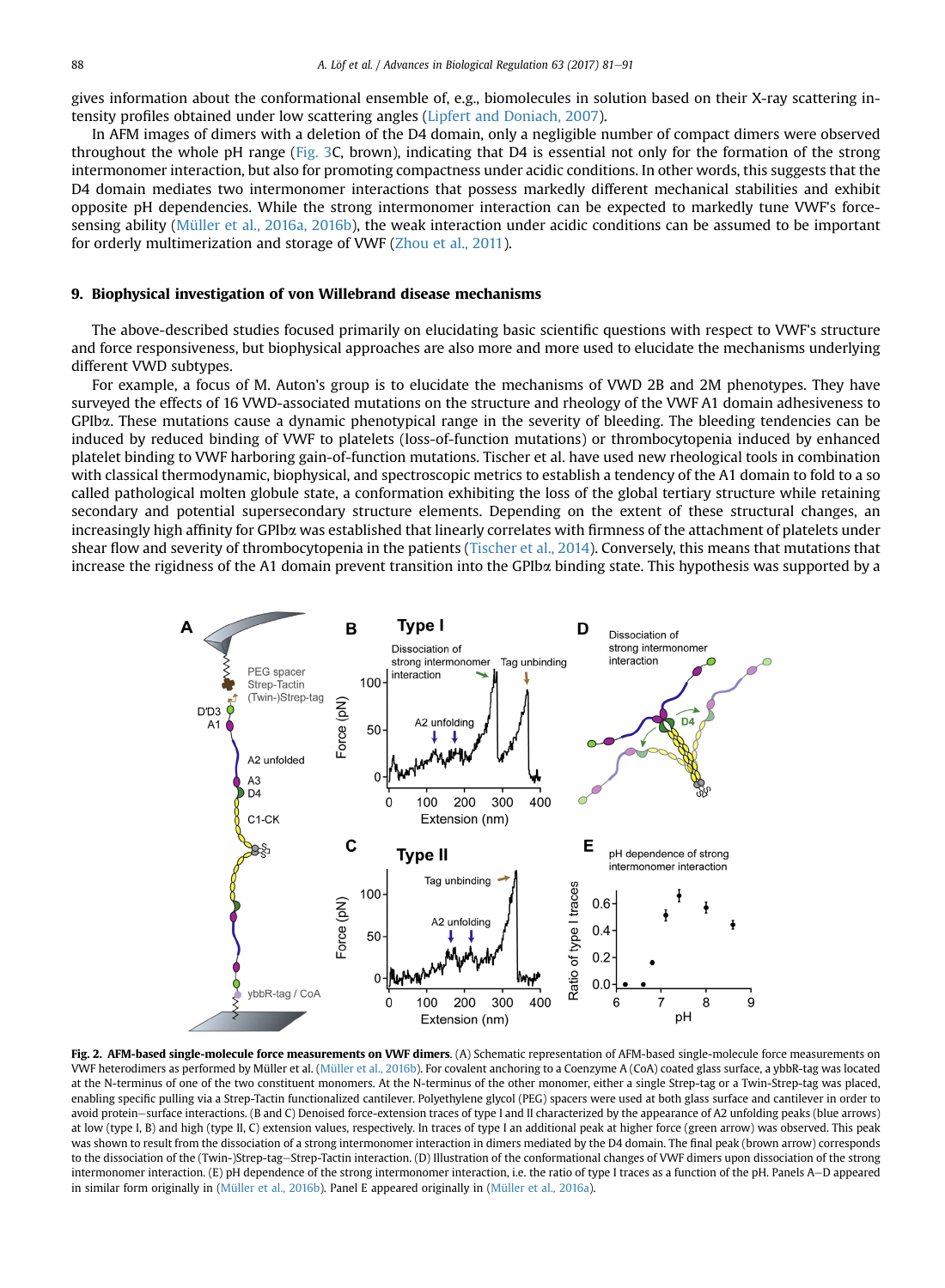<span id="page-8-0"></span>

Fig. 3. AFM imaging of VWF dimers. (A) Schematic of AFM imaging in tapping mode. The AFM cantilever is driven to oscillate at a constant frequency. While the sample surface is scanned line-wise, the oscillation amplitude is monitored and kept constant by a feedback loop adjusting the z-position of the sample. This allows generating a topography map of the sample. (B) Representative AFM image of VWF dimers adsorbed onto a functionalized mica surface at nearphysiological buffer conditions. Both compact (upper right dimer) and flexible conformations of dimers were observed. Arrows mark positions of CK domains. The range from the darkest to the lightest color corresponds to 2.4 nm. (C) Ratio of compact dimers, i.e. dimers possessing fully closed C-terminal stems, as a function of the pH. Shown are data for full-length dimers obtained in the presence (blue) and absence (red) of divalent ions, and data for dimers with a deletion of the D4 domain (delD4 dimers, brown) in the presence of divalent ions. The red dashed line is a sigmoidal fit to the data obtained in the absence of divalent ions. Panels B and C were adopted from [\(Müller et al., 2016b\)](#page-9-0) and [\(Müller et al., 2016a](#page-9-0)), respectively.

recent study from the same group describing the effects of the rare type 2M VWD mutation p.Gly1324Ser that diminishes the platelet GPIba binding ability of the VWF A1 domain [\(Tischer et al., 2016](#page-10-0)). Tischer at al. found this mutation to enhance the thermodynamic stability and reduce the rate of unfolding. The crystal structure, which represents the conformation of the A1 domain in the absence of hydrodynamic force, was identical to the wildtype structure. The enhanced stability under flow thus appears to originate from the steric consequences of adding a side chain and an additional hydrogen bond to H1322 across the b2-b3 hairpin in the GPIba binding interface of A1, which restrains the conformational degrees of freedom and the overall flexibility of the A1 domain ([Tischer et al., 2016](#page-10-0)).

As mentioned above, the ability of the A1 domain to switch between different binding modes was also observed by Kim et al. who performed OT measurements to investigate the gain-of-function mutation p.Arg1306Gln, which causes VWD type 2B ([Kim et al., 2015\)](#page-9-0). At zero force (in the first bond state), the A1-R1306Q/GPIba-wildtype complex did not exhibit a marked difference in the association and dissociation kinetics compared to the A1-wildtype/GPIba-wildtype complex ([Kim et al.,](#page-9-0) [2015](#page-9-0)). Force-induced switching to the second bond state, however, resulted in a markedly faster bond formation compared with the wildtype, indicating an important role of force in this disease phenotype and again suggesting that the force regulation of the A1-GPIba interaction may play a central role in the activation of VWF for platelet binding.

#### 10. Conclusion

In this review, we have given a brief overview of novel insights into diverse aspects of VWF that have predominantly been achieved by employing biophysical techniques.

These advances would not have been possible by the use of biochemical methods alone and show the benefit of interdisciplinary research approaches. In the age of translational science, we are becoming increasingly aware of the advantages of combining technologies from different disciplines, such as medicine, biochemistry, biophysics and structural biology in interdisciplinary approaches to increase our understanding of disease mechanisms. The obtained data are already being used - and most probably will be even more in the future - to develop novel treatment strategies and diagnostic tools to advance and optimize personalized patient care.

#### Conflict of interest

The authors declare no conflict of interest.

#### Acknowledgements

We thank all members of our interdisciplinary research group SHENC (DFG research group FOR1543: Shear flow regulation of hemostasis e bridging the gap between nanomechanics and clinical presentation, [www.shenc.de\)](http://www.shenc.de) and the DFG (SCHN325/ 6-2 and BE4281/2-2) for financial support of some of the above-summarized studies.

#### References

[Ashkin, A., Dziedzic, J.M., Bjorkholm, J.E., Chu, S., 1986. Observation of a single-beam gradient force optical trap for dielectric particles. Opt.](http://refhub.elsevier.com/S2212-4926(16)30033-1/sref1) Lett. 11, 288. [Baud'huin, M., Duplomb, L., Teletchea, S., Charrier, C., Maillasson, M., Fouassier, M., Heymann, D., 2009. Factor VIII-von Willebrand factor complex inhibits](http://refhub.elsevier.com/S2212-4926(16)30033-1/sref2) [osteoclastogenesis and controls cell survival. J. Biol. Chem. 284, 31704](http://refhub.elsevier.com/S2212-4926(16)30033-1/sref2)-[31713.](http://refhub.elsevier.com/S2212-4926(16)30033-1/sref2)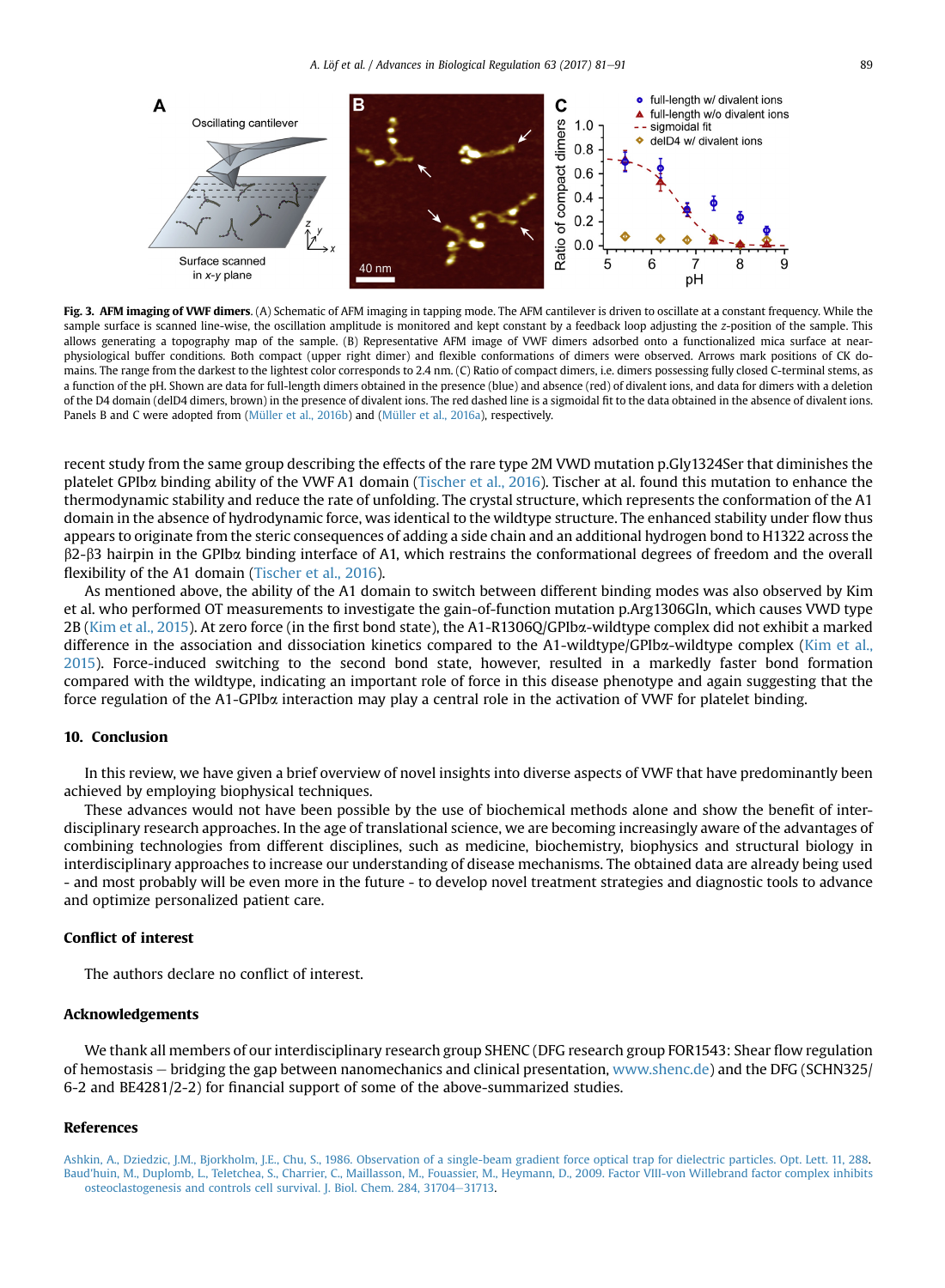- <span id="page-9-0"></span>[Bennett, B., Ratnoff, O.D., Levin, J., 1972. Immunologic studies in von Willebrand's disease. Evidence that the antihemophilic factor \(AHF\) produced after](http://refhub.elsevier.com/S2212-4926(16)30033-1/sref3) [transfusions lacks an antigen associated with normal AHF and the inactive material produced by patients with classic hemophilia. J. Clin. Investig.](http://refhub.elsevier.com/S2212-4926(16)30033-1/sref3) 51, [2597](http://refhub.elsevier.com/S2212-4926(16)30033-1/sref3)-2601
- [Bernardo, A., Ball, C., Nolasco, L., Choi, H., Moake, J.L., Dong, J.F., 2005. Platelets adhered to endothelial cell-bound ultra-large von Willebrand factor strings](http://refhub.elsevier.com/S2212-4926(16)30033-1/sref4) [support leukocyte tethering and rolling under high shear stress. J. Thromb. Haemost. JTH 3, 562](http://refhub.elsevier.com/S2212-4926(16)30033-1/sref4)-[570](http://refhub.elsevier.com/S2212-4926(16)30033-1/sref4).
- [Bhushan, B., 2010. Springer handbook of Nanotechnology. Springer, Berlin ; New York xlviii, 1961 p. pp.](http://refhub.elsevier.com/S2212-4926(16)30033-1/sref5)
- [Bonthron, D.T., Handin, R.I., Kaufman, R.J., Wasley, L.C., Orr, E.C., Mitsock, L.M., Ewenstein, B., Loscalzo, J., Ginsburg, D., Orkin, S.H., 1986. Structure of Pre-Pro](http://refhub.elsevier.com/S2212-4926(16)30033-1/sref6)[von Willebrand factor and its expression in heterologous cells. Nature 324, 270](http://refhub.elsevier.com/S2212-4926(16)30033-1/sref6)-[273.](http://refhub.elsevier.com/S2212-4926(16)30033-1/sref6)
- [Bosmans, J.M., Kockx, M.M., Vrints, C.J., Bult, H., De Meyer, G.R., Herman, A.G., 1997. Fibrin\(ogen\) and von Willebrand factor deposition are associated with](http://refhub.elsevier.com/S2212-4926(16)30033-1/sref7) [intimal thickening after balloon angioplasty of the rabbit carotid artery. Arterioscler. Thromb. Vasc. Biol. 17, 634](http://refhub.elsevier.com/S2212-4926(16)30033-1/sref7)–[645.](http://refhub.elsevier.com/S2212-4926(16)30033-1/sref7)
- [Bozzola, J.J., Russell, L.D., 1999. Electron Microscopy : Principles and Techniques for Biologists. Jones and Bartlett, Sudbury, Mass xxiii, 670 p.](http://refhub.elsevier.com/S2212-4926(16)30033-1/sref8) pp.
- [Canis, K., McKinnon, T.A., Nowak, A., Haslam, S.M., Panico, M., Morris, H.R., Laffan, M.A., Dell, A., 2012. Mapping the N-glycome of human von Willebrand](http://refhub.elsevier.com/S2212-4926(16)30033-1/sref9) [factor. Biochem. J. 447, 217](http://refhub.elsevier.com/S2212-4926(16)30033-1/sref9)-[228.](http://refhub.elsevier.com/S2212-4926(16)30033-1/sref9)
- [Canis, K., McKinnon, T.A., Nowak, A., Panico, M., Morris, H.R., Laffan, M., Dell, A., 2010. The plasma von Willebrand factor O-glycome comprises a surprising](http://refhub.elsevier.com/S2212-4926(16)30033-1/sref10) [variety of structures including ABH antigens and disialosyl motifs. J. Thromb. Haemost. JTH 8, 137](http://refhub.elsevier.com/S2212-4926(16)30033-1/sref10)–[145.](http://refhub.elsevier.com/S2212-4926(16)30033-1/sref10)

[Dass, C., 2001. Principles and Practice of Biological Mass Spectrometry. John Wiley, New York xxvii, 416 p. pp.](http://refhub.elsevier.com/S2212-4926(16)30033-1/sref11)

- [de Groot, S.R., Mazur, P., 1984. Non-equilibrium Thermodynamics. Dover Publications, New York x, 510 p. pp](http://refhub.elsevier.com/S2212-4926(16)30033-1/sref12).
- [Denis, C.V., Andre, P., Saffaripour, S., Wagner, D.D., 2001. Defect in regulated secretion of P-selectin affects leukocyte recruitment in von Willebrand factor](http://refhub.elsevier.com/S2212-4926(16)30033-1/sref13)defi[cient mice. Proc. Natl. Acad. Sci. U. S. A. 98, 4072](http://refhub.elsevier.com/S2212-4926(16)30033-1/sref13)-[4077.](http://refhub.elsevier.com/S2212-4926(16)30033-1/sref13)
- Dent, J.A., Berkowitz, S.D., Ware, J., Kasper, C.K., Ruggeri, Z.M., 1990. Identifi[cation of a cleavage site directing the immunochemical detection of molecular](http://refhub.elsevier.com/S2212-4926(16)30033-1/sref14) [abnormalities in type IIA von Willebrand factor. Proc. Natl. Acad. Sci. U. S. A. 87, 6306](http://refhub.elsevier.com/S2212-4926(16)30033-1/sref14)-[6310](http://refhub.elsevier.com/S2212-4926(16)30033-1/sref14).

[Duhr, S., Braun, D., 2006. Thermophoretic depletion follows Boltzmann distribution. Phys. Rev. Lett. 96, 168301.](http://refhub.elsevier.com/S2212-4926(16)30033-1/sref15)

[Elson, E.L., Magde, D., 1974. Fluorescence correlation spectroscopy. I. Conceptual basis and theory. Biopolymers 13, 1](http://refhub.elsevier.com/S2212-4926(16)30033-1/sref16)-[27.](http://refhub.elsevier.com/S2212-4926(16)30033-1/sref16)

- [Enayat, M.S., Guilliatt, A.M., Surdhar, G.K., Jenkins, P.V., Pasi, K.J., Toh, C.H., Williams, M.D., Hill, F.G., 2001. Aberrant dimerization of von Willebrand factor as](http://refhub.elsevier.com/S2212-4926(16)30033-1/sref86) the result of mutations in the carboxy-terminal region: identifi[cation of 3 mutations in members of 3 different families with type 2a \(phenotype iid\)](http://refhub.elsevier.com/S2212-4926(16)30033-1/sref86) [von Willebrand disease. Blood 98, 674](http://refhub.elsevier.com/S2212-4926(16)30033-1/sref86)-[680](http://refhub.elsevier.com/S2212-4926(16)30033-1/sref86).
- [Fernandez, M.F., Ginsberg, M.H., Ruggeri, Z.M., Batlle, F.J., Zimmerman, T.S., 1982. Multimeric structure of platelet factor VIII/von Willebrand](http://refhub.elsevier.com/S2212-4926(16)30033-1/sref17) factor: the [presence of larger multimers and their reassociation with thrombin-stimulated platelets. Blood 60, 1132](http://refhub.elsevier.com/S2212-4926(16)30033-1/sref17)-[1138](http://refhub.elsevier.com/S2212-4926(16)30033-1/sref17).
- [Guttenberg, Z., Rathgeber, A., Keller, S., Radler, J.O., Wixforth, A., Kostur, M., Schindler, M., Talkner, P., 2004. Flow pro](http://refhub.elsevier.com/S2212-4926(16)30033-1/sref18)filing of a surface-acoustic-wave [nanopump. Phys. Rev. E Stat. Nonlinear, Soft Matter Phys. 70, 056311.](http://refhub.elsevier.com/S2212-4926(16)30033-1/sref18)
- [Huang, R.H., Wang, Y., Roth, R., Yu, X., Purvis, A.R., Heuser, J.E., Egelman, E.H., Sadler, J.E., 2008. Assembly of Weibel-Palade body-like tubules from N](http://refhub.elsevier.com/S2212-4926(16)30033-1/sref19)[terminal domains of von Willebrand factor. Proc. Natl. Acad. Sci. U. S. A. 105, 482](http://refhub.elsevier.com/S2212-4926(16)30033-1/sref19)-[487.](http://refhub.elsevier.com/S2212-4926(16)30033-1/sref19)
- [Jeanneau, C., Avner, P., Sultan, Y., 1984. Use of monoclonal antibody and colloidal gold in E.M. localization of von Willebrand factor in megakaryocytes and](http://refhub.elsevier.com/S2212-4926(16)30033-1/sref20) [platelets. Cell. Biol. Int. Rep. 8, 841](http://refhub.elsevier.com/S2212-4926(16)30033-1/sref20)-[848.](http://refhub.elsevier.com/S2212-4926(16)30033-1/sref20)
- Katsumi, A., Tuley, E.A., Bodo, I., Sadler, J.E., 2000. Localization of disulfi[de bonds in the cystine knot domain of human von Willebrand factor. J. Biol. Chem.](http://refhub.elsevier.com/S2212-4926(16)30033-1/sref21)<br>[275, 25585](http://refhub.elsevier.com/S2212-4926(16)30033-1/sref21)–[25594](http://refhub.elsevier.com/S2212-4926(16)30033-1/sref21).
- [Kim, J., Hudson, N.E., Springer, T.A., 2015. Force-induced on-rate switching and modulation by mutations in gain-of-function von Willebrand diseases. Proc.](http://refhub.elsevier.com/S2212-4926(16)30033-1/sref22) [Natl. Acad. Sci. U. S. A. 112, 4648](http://refhub.elsevier.com/S2212-4926(16)30033-1/sref22)-[4653.](http://refhub.elsevier.com/S2212-4926(16)30033-1/sref22)
- [Kim, J., Zhang, C.Z., Zhang, X., Springer, T.A., 2010. A mechanically stabilized receptor-ligand](http://refhub.elsevier.com/S2212-4926(16)30033-1/sref23) flex-bond important in the vasculature. Nature 466, [992](http://refhub.elsevier.com/S2212-4926(16)30033-1/sref23)-[995](http://refhub.elsevier.com/S2212-4926(16)30033-1/sref23).
- [Kleinschnitz, C., De Meyer, S.F., Schwarz, T., Austinat, M., Vanhoorelbeke, K., Nieswandt, B., Deckmyn, H., Stoll, G., 2009. De](http://refhub.elsevier.com/S2212-4926(16)30033-1/sref24)ficiency of von Willebrand factor [protects mice from ischemic stroke. Blood 113, 3600](http://refhub.elsevier.com/S2212-4926(16)30033-1/sref24)-[3603.](http://refhub.elsevier.com/S2212-4926(16)30033-1/sref24)
- [Lipfert, J., Doniach, S., 2007. Small-angle X-ray scattering from RNA, proteins, and protein complexes. Annu. Rev. Biophys. Biomol. Struct. 36, 307](http://refhub.elsevier.com/S2212-4926(16)30033-1/sref25)-[327.](http://refhub.elsevier.com/S2212-4926(16)30033-1/sref25)
- [Lippok, S., Kolsek, K., Lof, A., Eggert, D., Vanderlinden, W., Muller, J.P., Konig, G., Obser, T., Rohrs, K., Schneppenheim, S., Budde, U., Baldauf, C., Aponte-](http://refhub.elsevier.com/S2212-4926(16)30033-1/sref26)[Santamaria, C., Grater, F., Schneppenheim, R., Radler, J.O., Brehm, M.A., 2016. von Willebrand factor is dimerized by protein disul](http://refhub.elsevier.com/S2212-4926(16)30033-1/sref26)fide isomerase. Blood [127, 1183](http://refhub.elsevier.com/S2212-4926(16)30033-1/sref26)-[1191.](http://refhub.elsevier.com/S2212-4926(16)30033-1/sref26)
- Lippok, S., Obser, T., Müller, J.P., Stierle, V.K., Benoit, M., Budde, U., Schneppenheim, R., Rädler, J.O., 2013. Exponential size distribution of von Willebrand [factor. Biophys. J. 105, 1208](http://refhub.elsevier.com/S2212-4926(16)30033-1/sref27)-[1216.](http://refhub.elsevier.com/S2212-4926(16)30033-1/sref27)
- [Lippok, S., Seidel, S.A.I., Duhr, S., Uhland, K., Holthoff, H.-P., Jenne, D., Braun, D., 2012. Direct detection of antibody concentration and af](http://refhub.elsevier.com/S2212-4926(16)30033-1/sref28)finity in human [serum using microscale thermophoresis. Anal. Chem. 84, 3523](http://refhub.elsevier.com/S2212-4926(16)30033-1/sref28)-[3530.](http://refhub.elsevier.com/S2212-4926(16)30033-1/sref28)
- [Loesberg, C., Gonsalves, M.D., Zandbergen, J., Willems, C., van Aken, W.G., Stel, H.V., Van Mourik, J.A., De Groot, P.G., 1983. The effect of calcium on the](http://refhub.elsevier.com/S2212-4926(16)30033-1/sref29) [secretion of factor VIII-related antigen by cultured human endothelial cells. Biochim. Biophys. acta 763, 160](http://refhub.elsevier.com/S2212-4926(16)30033-1/sref29)-[168](http://refhub.elsevier.com/S2212-4926(16)30033-1/sref29).
- [Magde, D., Elson, E., Webb, W.W., 1972. Thermodynamic](http://refhub.elsevier.com/S2212-4926(16)30033-1/sref30) fluctuations in a reacting system measurement by fluorescence correlation spectroscopy. Phys. [Rev. Lett. 29, 705](http://refhub.elsevier.com/S2212-4926(16)30033-1/sref30)-[708](http://refhub.elsevier.com/S2212-4926(16)30033-1/sref30).
- [Magde, D., Elson, E.L., Webb, W.W., 1974. Fluorescence correlation spectroscopy. II. An experimental realization. Biopolymers 13, 29](http://refhub.elsevier.com/S2212-4926(16)30033-1/sref31)-[61.](http://refhub.elsevier.com/S2212-4926(16)30033-1/sref31)
- Mancuso, D.J., Tuley, E.A., Westfi[eld, L.A., Worrall, N.K., Shelton-Inloes, B.B., Sorace, J.M., Alevy, Y.G., Sadler, J.E., 1989. Structure of the gene for human von](http://refhub.elsevier.com/S2212-4926(16)30033-1/sref32) [Willebrand factor. J. Biol. Chem. 264, 19514](http://refhub.elsevier.com/S2212-4926(16)30033-1/sref32)-[19527.](http://refhub.elsevier.com/S2212-4926(16)30033-1/sref32)
- Marti, T., Rosselet, S.J., Titani, K., Walsh, K.A., 1987. Identification of disulfi[de-bridged substructures within human von Willebrand factor. Biochemistry 26,](http://refhub.elsevier.com/S2212-4926(16)30033-1/sref33) [8099](http://refhub.elsevier.com/S2212-4926(16)30033-1/sref33)-8109
- [Martin, Y., Williams, C.C., Wickramasinghe, H.K., 1987. Atomic force microscope force mapping and pro](http://refhub.elsevier.com/S2212-4926(16)30033-1/sref34)filing on a sub 100-a scale. J. Appl. Phys. 61, [4723](http://refhub.elsevier.com/S2212-4926(16)30033-1/sref34)-[4729.](http://refhub.elsevier.com/S2212-4926(16)30033-1/sref34)
- [Matsui, T., Titani, K., Mizuochi, T., 1992. Structures of the asparagine-linked oligosaccharide chains of human von Willebrand factor. Occurrence](http://refhub.elsevier.com/S2212-4926(16)30033-1/sref35) of blood group A, B, and  $H(O)$  structures. J. Biol. Chem. 267, 8723-[8731.](http://refhub.elsevier.com/S2212-4926(16)30033-1/sref35)
- [Meitinger, T., Meindl, A., Bork, P., Rost, B., Sander, C., Haasemann, M., Murken, J., 1993. Molecular modelling of the Norrie disease protein predicts a cystine](http://refhub.elsevier.com/S2212-4926(16)30033-1/sref36) [knot growth factor tertiary structure. Nat. Genet. 5, 376](http://refhub.elsevier.com/S2212-4926(16)30033-1/sref36)-[380](http://refhub.elsevier.com/S2212-4926(16)30033-1/sref36).
- [Michaux, G., Abbitt, K.B., Collinson, L.M., Haberichter, S.L., Norman, K.E., Cutler, D.F., 2006. The physiological function of von Willebrand's factor depends on](http://refhub.elsevier.com/S2212-4926(16)30033-1/sref37) [its tubular storage in endothelial Weibel-Palade bodies. Dev. Cell. 10, 223](http://refhub.elsevier.com/S2212-4926(16)30033-1/sref37)-[232](http://refhub.elsevier.com/S2212-4926(16)30033-1/sref37).
- [Michaux, G., Hewlett, L.J., Messenger, S.L., Goodeve, A.C., Peake, I.R., Daly, M.E., Cutler, D.F., 2003. Analysis of intracellular storage and regulated secretion of](http://refhub.elsevier.com/S2212-4926(16)30033-1/sref38) [3 von Willebrand disease-causing variants of von Willebrand factor. Blood 102, 2452](http://refhub.elsevier.com/S2212-4926(16)30033-1/sref38)-[2458.](http://refhub.elsevier.com/S2212-4926(16)30033-1/sref38)
- [Miyata, S., Ruggeri, Z.M., 1999. Distinct structural attributes regulating von Willebrand factor A1 domain interaction with platelet glycoprotein Ibalpha](http://refhub.elsevier.com/S2212-4926(16)30033-1/sref39) under fl[ow. J. Biol. Chem. 274, 6586](http://refhub.elsevier.com/S2212-4926(16)30033-1/sref39)-[6593](http://refhub.elsevier.com/S2212-4926(16)30033-1/sref39).
- Müller, J.P., Löf, A., Mielke, S., Obser, T., Bruetzel, L.K., Vanderlinden, W., Lipfert, J., Schneppenheim, R., Benoit, M., 2016a. pH-Dependent Interactions in [Dimers Govern the Mechanics and Structure of von Willebrand Factor. Biophys. J. 111, 312](http://refhub.elsevier.com/S2212-4926(16)30033-1/sref40)-[322.](http://refhub.elsevier.com/S2212-4926(16)30033-1/sref40)
- Müller, J.P., Mielke, S., Löf, A., Obser, T., Beer, C., Bruetzel, L.K., Pippig, D.A., Vanderlinden, W., Lipfert, J., Schneppenheim, R., Benoit, M., 2016b. Force sensing [by the vascular protein von Willebrand factor is tuned by a strong intermonomer interaction. Proc. Natl. Acad. Sci. U. S. A. 113, 1208](http://refhub.elsevier.com/S2212-4926(16)30033-1/sref41)-[1213.](http://refhub.elsevier.com/S2212-4926(16)30033-1/sref41) [Nieswandt, B., Stoll, G., 2010. The smaller, the better: VWF in stroke. Blood 115, 1477](http://refhub.elsevier.com/S2212-4926(16)30033-1/sref42)-[1478](http://refhub.elsevier.com/S2212-4926(16)30033-1/sref42).
- [Petri, B., Broermann, A., Li, H., Khandoga, A.G., Zarbock, A., Krombach, F., Goerge, T., Schneider, S.W., Jones, C., Nieswandt, B., Wild, M.K., Vestweber, D., 2010.](http://refhub.elsevier.com/S2212-4926(16)30033-1/sref43) [Von Willebrand factor promotes leukocyte extravasation. Blood 116, 4712](http://refhub.elsevier.com/S2212-4926(16)30033-1/sref43)-[4719.](http://refhub.elsevier.com/S2212-4926(16)30033-1/sref43)
- Petrov, E.P., Schwille, P., 2008. State of the art and novel trends in fl[uorescence correlation spectroscopy. Stand. Qual. Assur. Fluoresc. Meas. II 145](http://refhub.elsevier.com/S2212-4926(16)30033-1/sref44)-[197.](http://refhub.elsevier.com/S2212-4926(16)30033-1/sref44)